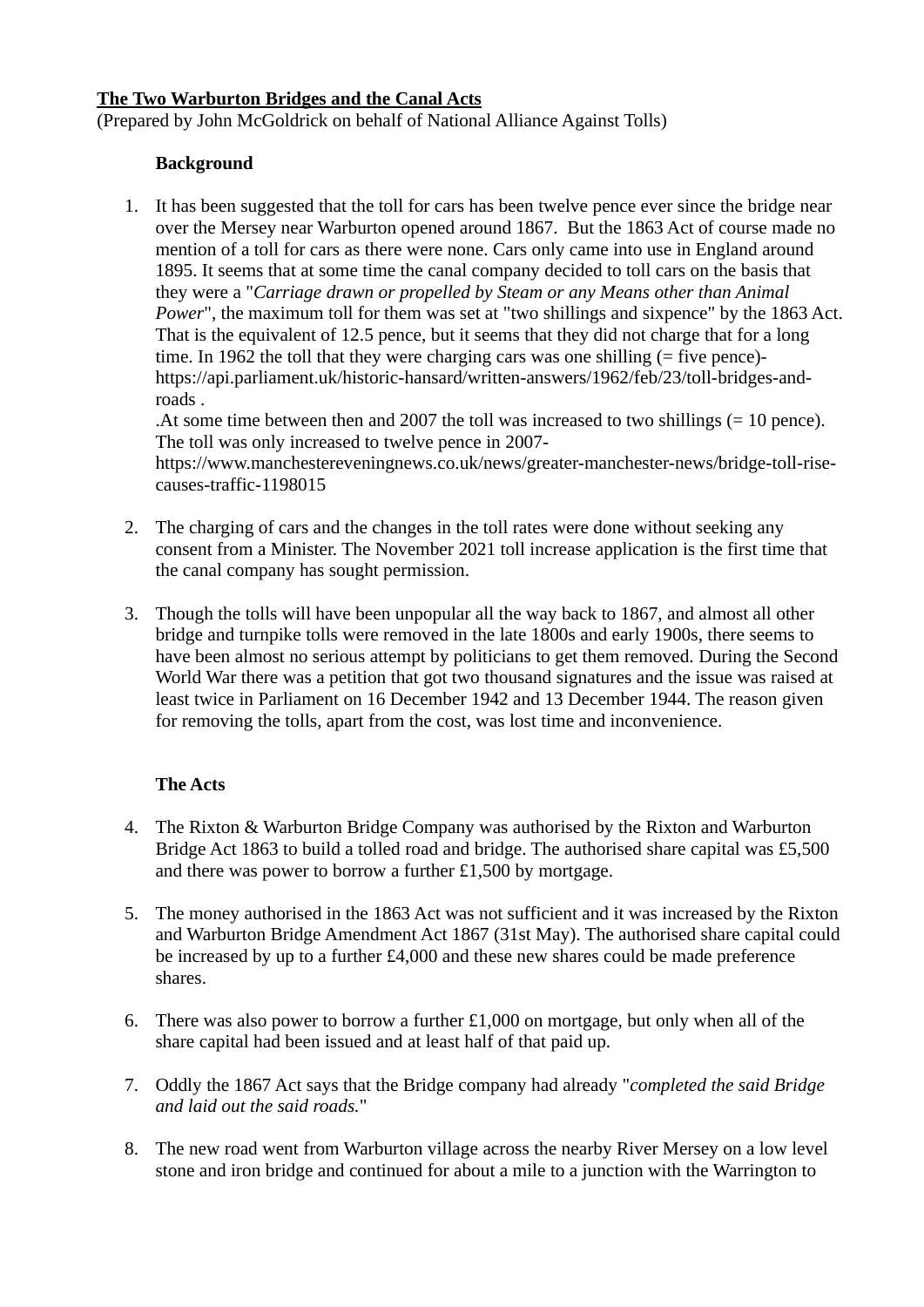Manchester Road- which was then a turnpike. The turnpike seems to have run from Warrington through Irlam to Salford. The turnpike toll was removed about 1891.

- 9. I can not find out when the bridge and new road were opened for use, but it is likely to be about the end of 1867. It may not have been a financial success but the building of the canal meant the bridge company was ruined.
- 10. Going back before the building of the bridge, there had been a very long running campaign to avoid Liverpool dock charges by making the Mersey, other rivers and or new cuttings navigable by large ships up to Manchester. A report by Sir John Rennie (a leading civil engineer), published about 1839, recommended that though the Mersey and Irwell could be adapted, it would be better to have a new cutting.
- 11. After long efforts an Act was eventually passed, the Manchester Ship Canal Act 1885. There were over 300 pages setting out what the Canal Company could do.
- 12. The Canal Company was allowed by the 1885 Act to temporarily take over the Bridge Company's assets and do what they liked including divert the river and the road. The only requirement was that the road and bridge be reinstated by the Canal company when they had finished. There was nothing in the 1885 Act that required the Canal company to compensate the Bridge company for disruption and loss of toll income.
- 13. Construction of the canal started about November 1887 and, after a lot of work and financial difficulties, the canal was completed about December 1893. As part of the work, the stretch of the Mersey either side of Warburton was straightened and moved north to form part of the canal.
- 14. When the canal was completed, the toll bridge and road would have been open for about 26 years, but some of those years the road could not be used because of the canal works. It seems that any financial difficulties the bridge company may have had would have increased over the those years, as the bridge undertaking would have not been able to collect tolls.
- 15. Before work on the canal was completed, the Canal company needed another Act-Manchester Ship Canal (Various Powers) Act 1890. The second Act was only about 40 pages. In part it allowed the Canal company to borrow more money, it also gave the company more powers and handed the Bridge company over to them. The line of the toll road was changed, presumably so that it crossed the canal at a point that would not need a 'lifting' bridge.
- 16. The Bridge company agreed to hand over all their assets and the right to collect tolls. The shareholders of the Company got nothing. The Bridge company had debts, but these were left with the Bridge company. We don't know how the Bridge company and the creditors of the Bridge company were persuaded to do this or how Parliament was also persuaded to agree to this appropriation. One possibility is that the Bridge company might have been told that if they did not hand over the undertaking then the Canal company would claim that the shareholders had to pay for the new high level bridge, even though the river had been moved. It looks as if the company with the money, lawyers and connections a Westminster won out over the relative amateurs who owned the bridge company.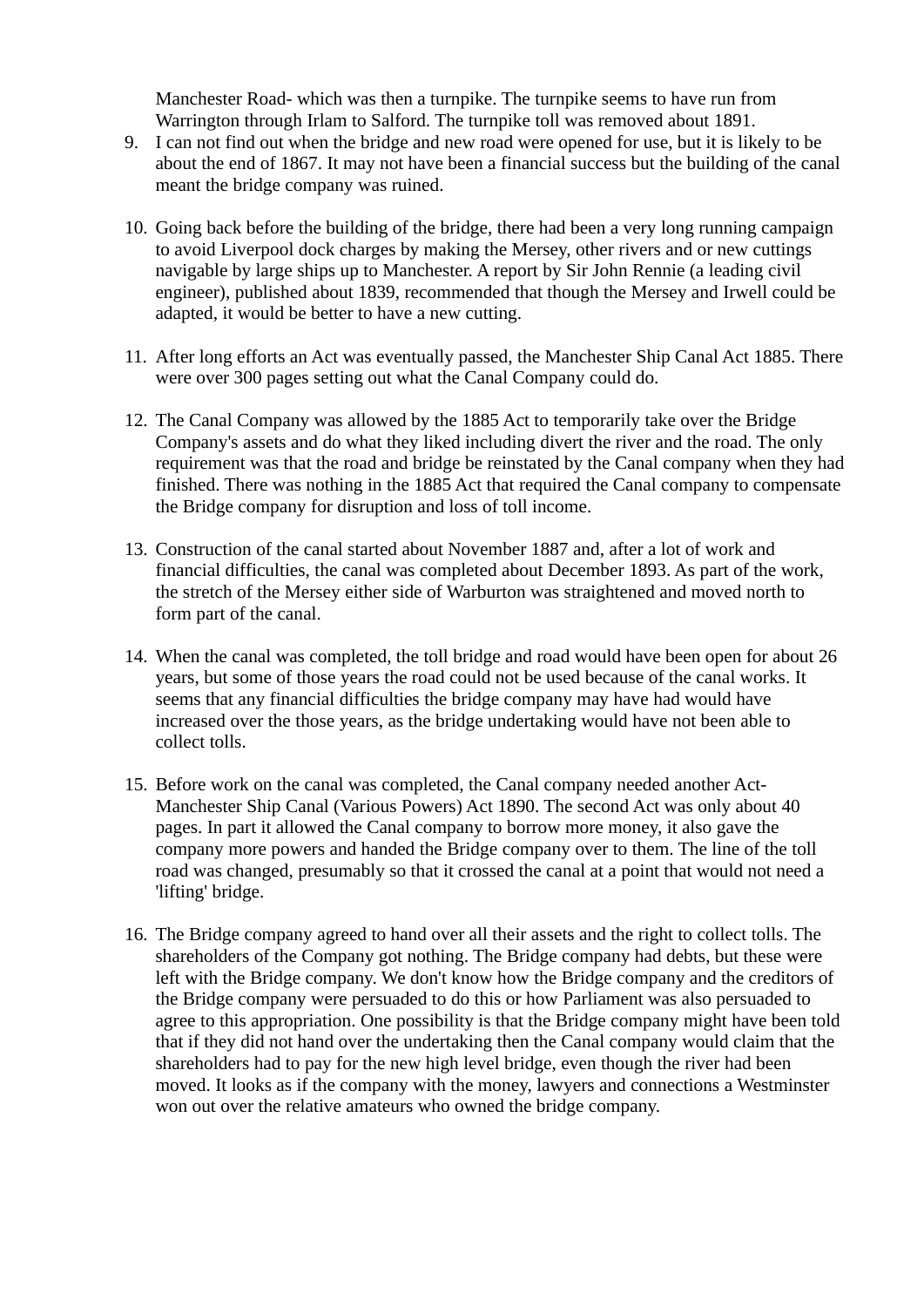# **Is the high level bridge covered by the toll**

17. The issue is whether the toll authorised under the Bridge Acts includes the cost of constructing and maintaining a bridge over the Canal.

Given the hundreds of pages in the Acts, the many clauses that may have an effect and the long time that has passed since the Acts were agreed, this issue can be open to different interpretations.

- 18. Though from 1890 to 2021, the issue was an academic question because neither in the 1890 Act nor subsequently did the Canal company seek higher tolls than that provided in the Bridge company acts.
- 19. The general principle when a canal or railway is being constructed is that the canal or railway company has to in some way to provide for any established rights. This general principle is partly made explicit in any Act by sundry clauses 'for the protection' of whoever it is.
- 20. The rights protected would include rights of way, which should continue free of any charges. For a canal this would usually involve the provision of bridges to go over the canal or aqueducts (possibly a single arch) to go over the right of way.
- 21. Apart from sundry particular protection clauses, there is a general clause in the 1890 Act (Section 15- As to repair etc of new and substituted roads etc). The clause is shown in full below, but the most relevant bit is ".*..that unless otherwise agreed the structure of every bridge and the immediate approaches thereto and all other necessary works connected therewith shall be repaired and maintained by the Company...*".
- 22. There is nothing in the 1885 or 1890 Canal Acts to say that the Warburton canal bridge should be financed from tolls. So on that basis it seems that the cost of maintaining and repairing or replacing the high level bridge over the canal is the responsibility of the Canal company.

# **L ink**

The Lymm site has a lot on the Acts and their effect on the bridges-

<https://lymm.uk/warburton-toll-bridge-Acts-overview>

The following pages to a large extent overlap what can be found on the Lymm link, but has been done independently.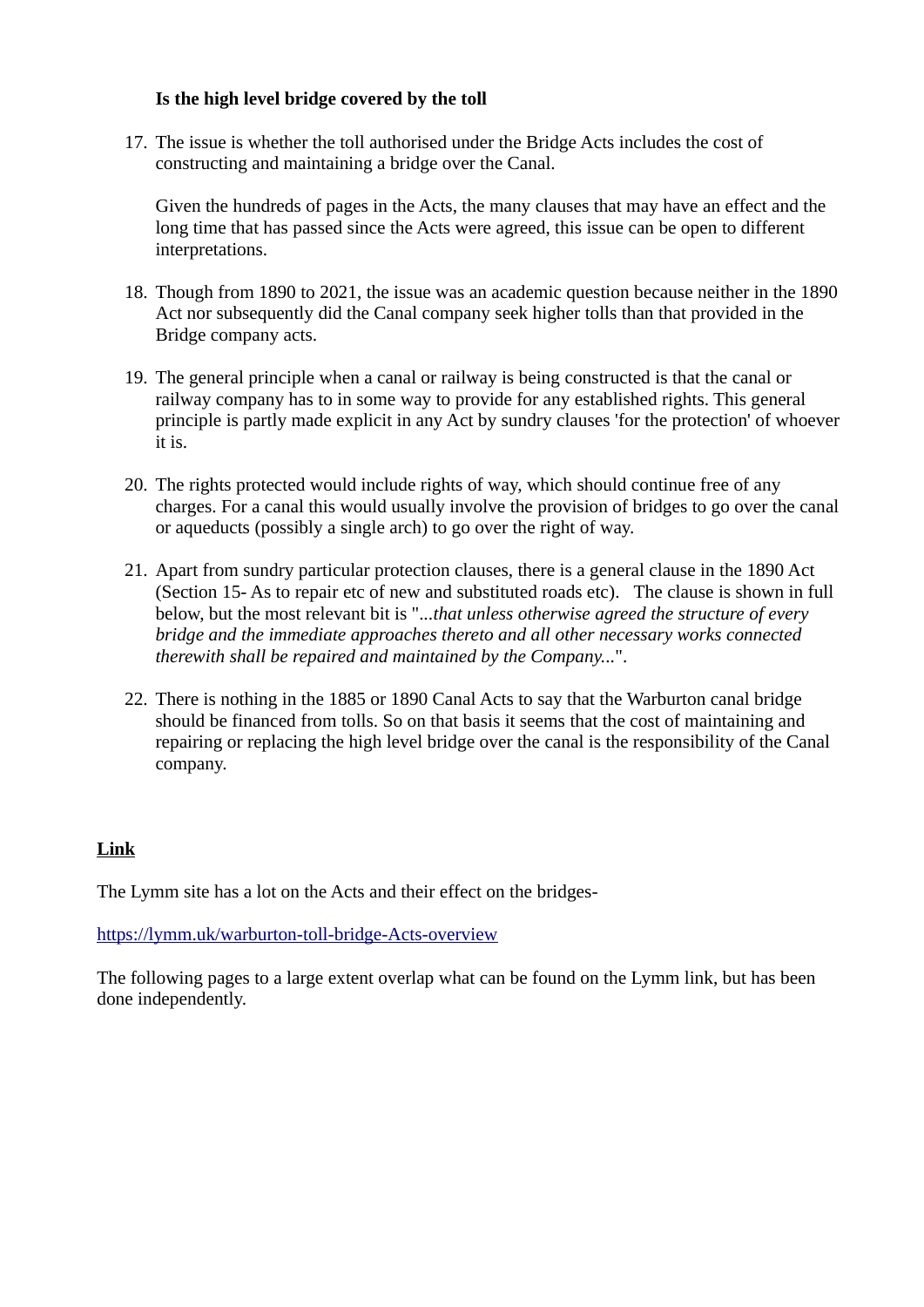# **THE MANCHESTER SHIP CANAL ACT 1885**

(Page 22) PART IV. WORKS, etc

## **Section 28 Power to make works**

 28.—Subject to the provisions of this Act the Company may in the lines and situations shown on the deposited plans and according to the levels shown on the deposited sections make and maintain the Canal Docks Railways and other works shown on the deposited plans among which are the following principal works and may enter upon take and use such of the lands delineated on the said plans and described in the deposited books of reference as may he required for those purposes:-

…...

### (Page 27)

Number 3.-A new navigable Canal or channel commencing at the termination of Work Number 2 and terminating in the townships of Salford and Stretford in the parish of Manchester in the County of Lancaster at the western end of the southern abutment of the Trafford Bridge;

In connection with and between the commencement and termination of Work Number 3 the raising or lowering of the level of the waters of the Rivers Mersey Bollin and Irwell and of the cuts canals brooks and channels connected therewith respectively;

........

# (Page 34)

Number 35.—An opening bridge wholly in the township of Rixton-cum-Glazebrook in the said parish of Warrington with all necessary machinery and apparatus to carry the Rixton and Warburton Road over Work Number 3 commencing in the said road and terminating in that road at a point about two chains north-west of the point of commencement;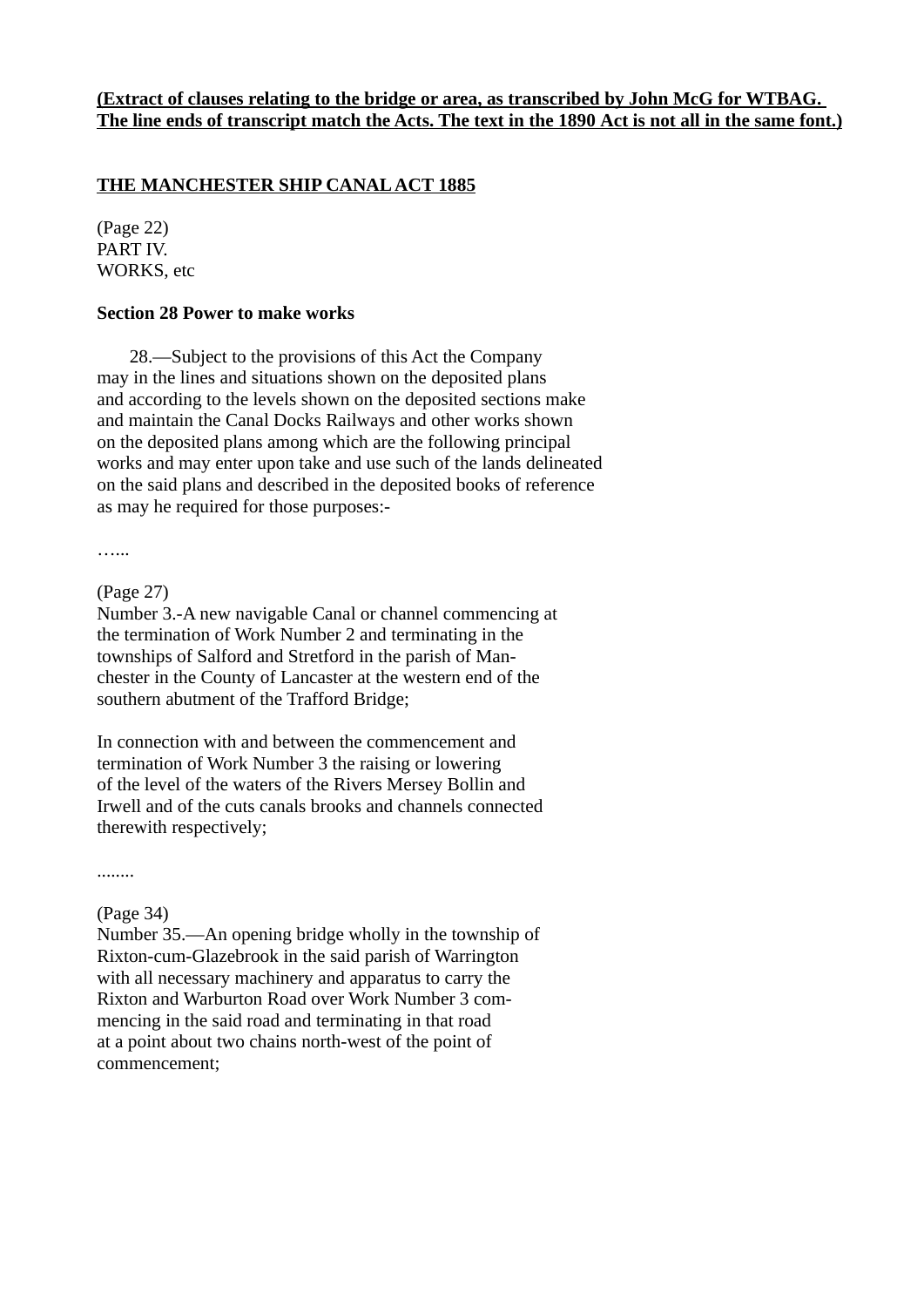#### **Section 29 Power to make subsidiary works**

.....…

#### (Page 37)

 (2.) And subject to the provisions of this Act and for the purpose of constructing the works by this Act authorized the Company may construct and maintain all cuts channels locks weirs dams basins reservoirs ponds trenches pounds graving docks lay-byes gates sluices culverts syphons by-passes arches bridges (fixed or opening) ferries sewers drains embankments towing paths walls jetties landing places dolphins moorings buoys beacons lights groynes quays wharves warehouses sheds buildings engines pumps machinery hydraulic and other lifts and cranes drops staithes tips railways tramways junctions sidings turntables signals roads approaches works and appliances which may be necessary or convenient for or incidental to the before -mentioned works or any of them and between Howley Weir in Warrington and Hunt's Bank aforesaid may remove alter raise or lower any cuts weirs banks drains sluices locks channels water-courses bridges arches culverts pipes sewers and drains and such other works as it may be necessary or convenient so to deal with in connection with and for the purposes of the works by this Act authorized and may between the commencement of Work Number 2 and the termination of Work Number 3 and as incidental to the works by this Act authorized alter vary and reconstruct all or any of the bridge over the Rivers Mersey and Irwell or either of them and substitute opening for fixed bridges and remove all bridges rendered unnecessary by reason of the construction of substituted bridges or ferries and the Company and the Authority in whom such any bridge is vested or who is liable for the repairs thereof may enter into and fulfil contracts for or in relation to the construction maintenance or repair thereof Provided always that the Company shall do as little damage as can be and shall make full compensation to all persons interested for all damage sustained by them by the execution of such works.

#### **Section 51 Power to acquire additional lands compulsorily**

#### (Page 50)

 51.-—Subject to the provisions of this Act the Company may in addition to the other lands they are authorized to acquire under the provisions of this Act enter upon take and use compulsorily for the purposes of their undertaking the lands hereinafter described which are delineated on the deposited plans and described in the deposited book of reference (that is to say):-

………

#### (Page 53)

(j) Land parts of bed of the River Mersey and river banks bounded on the north-west by an imaginary straight line drawn from a point on the left bank of the River Mersey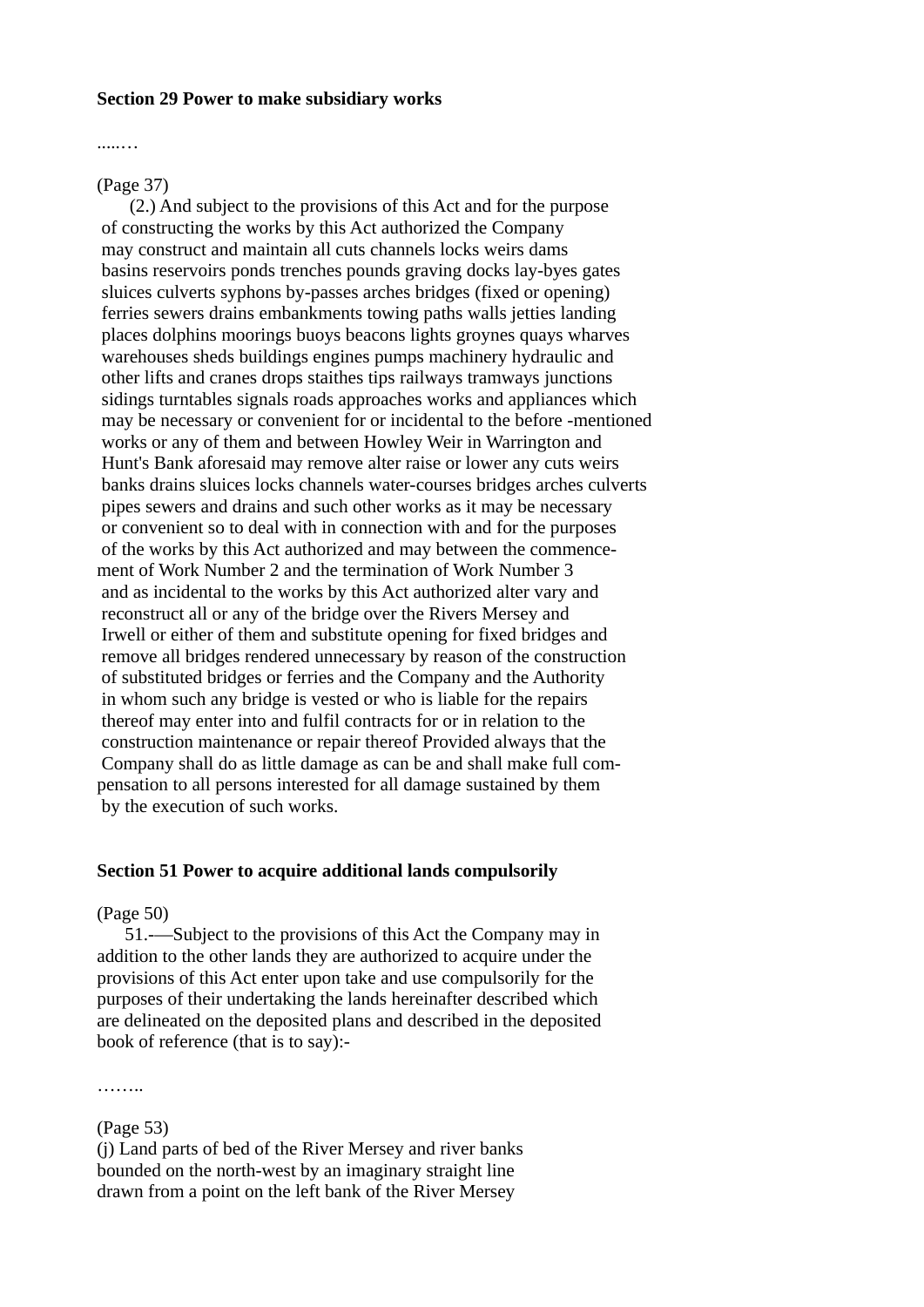about forty-five chains above the Rixton and Warburton bridge to a point on the same bank about fifty chains below that bridge and on the south and east by an imaginary line drawn parallel with and about two chains to the south of the left. bank of the River Mersey between the mid points The whole of which properties are in the township and

#### (Page 54)

parish of Warburton and the said township of Rixton-cum-Glazebrook;

(k) Land and river banks in the said township of Rixton-cum-Glazebrook known as Rixton Leys the bed of the River Mersey surrounding Rixton Leys and a strip of land in the township and parish of Lymm about two chains in width parallel with and to the left of the left bank of the River Mersey between Butchersfield Weir and the bend of that river at the most north-westerly corner of Rixton Leys Also the land and buildings parts of bed of the River Mersey and towing-paths and Butchersfield Cut with the leaks and lock-houses thereon and thereto lying between an imaginary straight line drawn from a point on the left bank of the River Mersey at the junction of the River Bollin with that river in a westerly direction to a point on the boundary between the said townships of Thelwall and Lymm at a point on that boundary about forty-five chains south of the point where such boundary strikes the left bank of the River Mersey measured along that boundary and another imaginary straight line commencing at the termination of the last described imaginary straight line and terminating at a point on the left bank of the River Mersey at the junction of Thelwall Brook with that river and there terminating and another line commencing at the termination of the last described imaginary straight line running north of parallel with and near to the right bank of that river towards and passing on the north side of the towing-path along Butchersfield Cut thence continuing parallel with and near to the towing-path on the right bank of that river and terminating at a point near the towing-path of that bank opposite to the said junction of the River Bollin with the River Mersey All of which properties are within the said townships of Rixton-cum-Glazebrook Lymm Thelwall and Woolston and Martinscroft or some of them;

(Page 157)

Section 92 to 119

(Not transcribed, but sundry mentions of Rixton.

Mainly preserving various rights. Includes the crossing of canal - by boat – without paying a canal toll; preserving wharfage and other rights on certain land; provision of a free wharf or landing place "at or near the bridge carrying the Rixton and Warburton Road over the Canal"; free ferry for certain people.)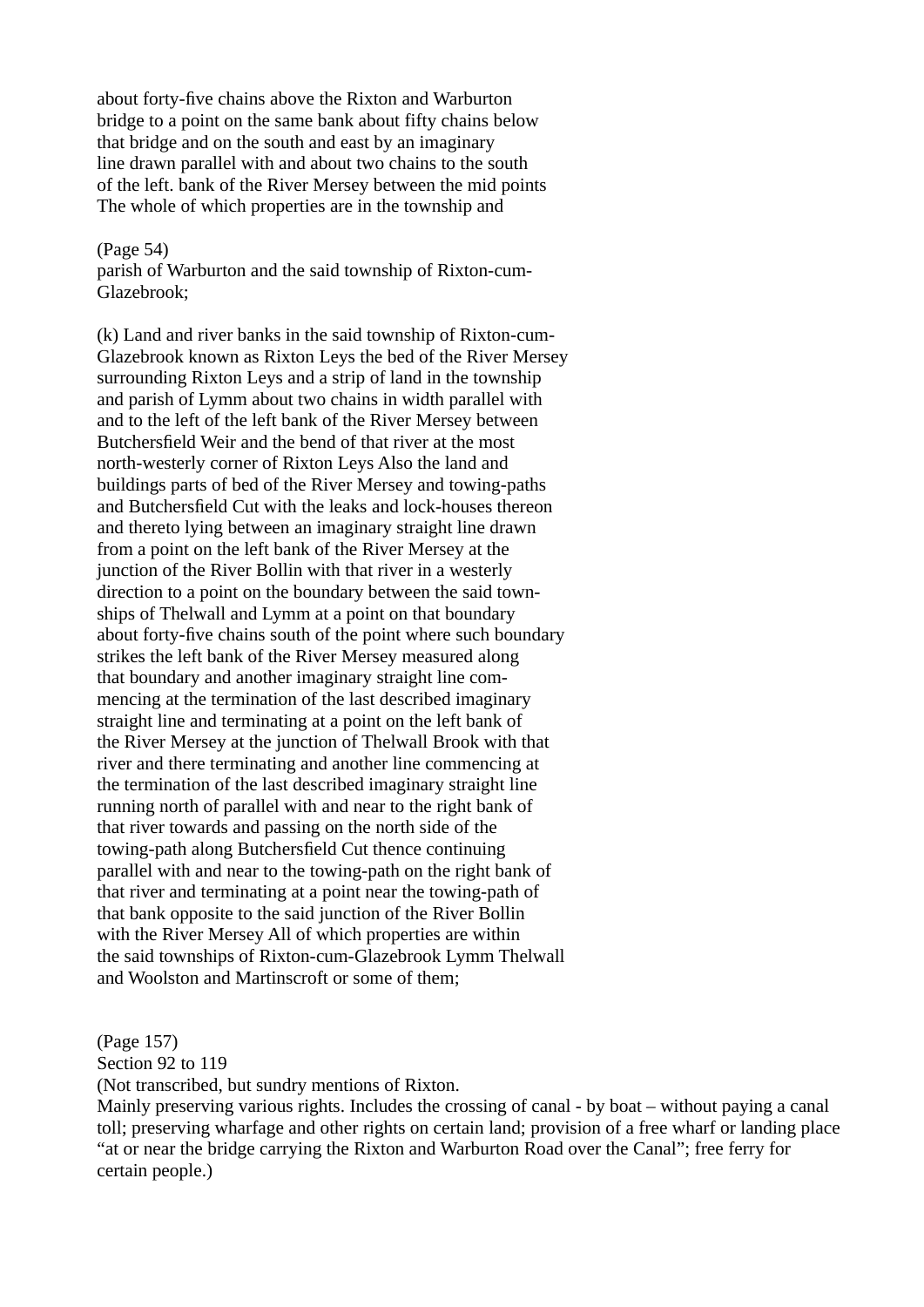## **MANCHESTER SHIP CANAL (VARIOUS POWERS) ACT 1890**

## **Preamble**

## (Page 2)

 And whereas among the works which constitute the Canal Undertaking as so authorized are the works specified in the Act of 1885 by the following numbers (that is to say) :-Number 35.—An opening bridge in the township of Rixtoncum-Glazebrook to carry the Rixton and Warburton Road over the Canal;

.....

 And whereas: "The Rixton and Warburton Bridge Company" (Page 3)

(in this Act called "the Bridge Company") incorporated by The "Rixton and Warburton Bridge Act 1863" under the powers of that Act and "The Rixton and Warburton Bridge Amendment "Act 1867" raised a capital in shares of seven thousand pounds and borrowed and now owe on mortgage the sum of one thousand five hundred pounds and constructed a road with an iron bridge across the River Mersey and levy tolls for the use thereof which road was by the Act of 1885 authorized to be carried over the canal by the said Opening Bridge Number 35 and it is expedient that the Company be authorized to divert the said road and to carry the same over the canal by a fixed bridge in lieu of the said Bridge Number 35:

 And whereas the Bridge Company for some time past have not paid any interest on their mortgage debt:

 And whereas it is expedient that the Agreement between the Company and the Bridge Company for the transfer of the said road and bridge Undertaking to the Company set forth in the Schedule to this Act be confirmed:

### **Section 6 Power to make works etc**

### (Page 7)

 6.—Subject to the provisions of this Act the Company may ……

# (Page 8)

 The Company may execute the following works and exercise the following powers in the following places (that is to say) :- (Page 9)

 In the township of Rixton-curn-G1azobrook in the parish of Warrington :--

 (A.) They may divert so much of the public road known as the Rixton and Warburton Road authorized by "The Rixton "and Warburton Bridge Act 1863" as lies between its junc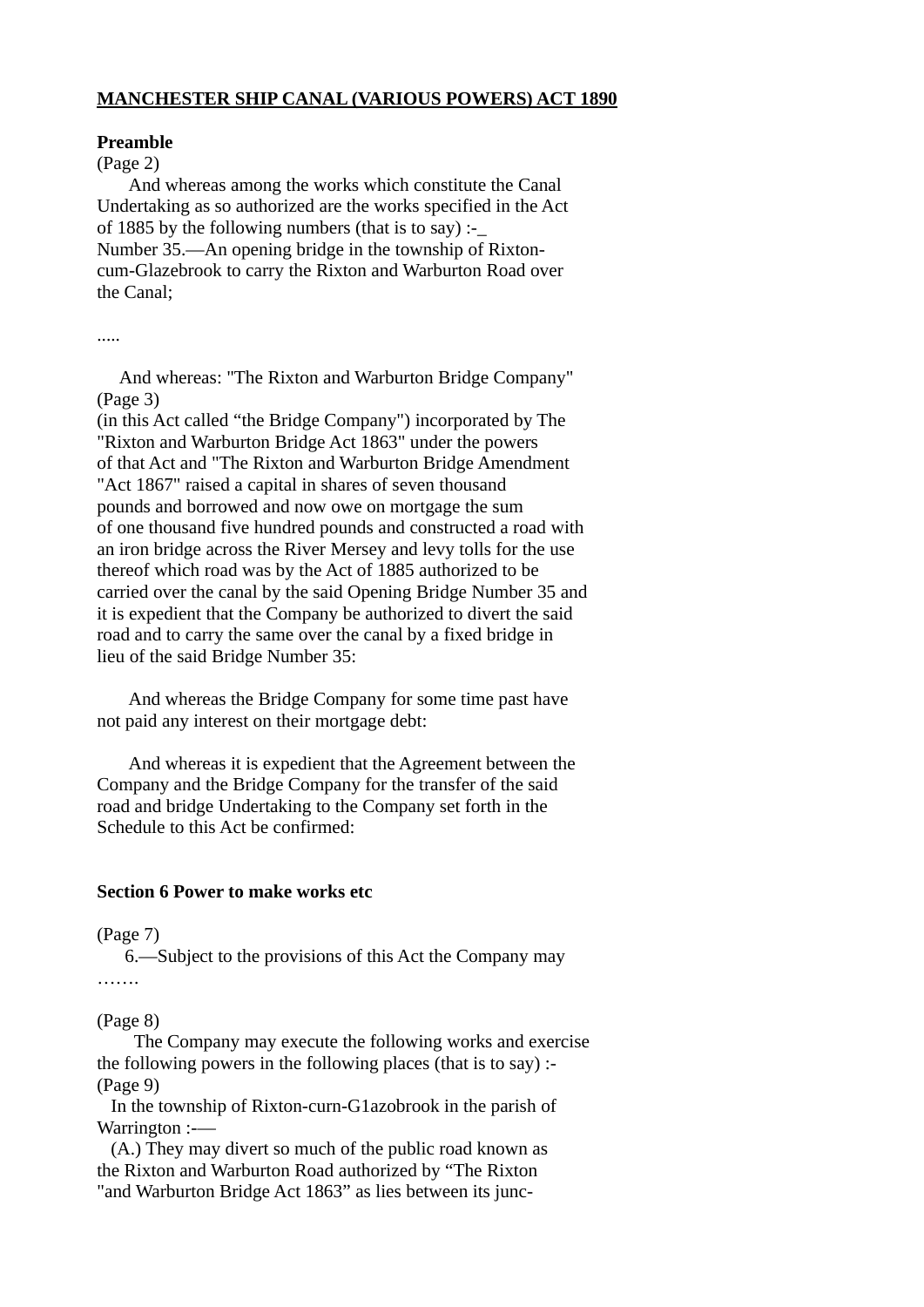tion with the said Warrington and Manchester Road and the iron bridge which carries the first-mentioned road over the River Mersey;

 (B.) So soon as they have completed the said diversion and opened the same to the public the Company may extinguish all public rights of way over that road between the said commencement and termination of the said diversion; and

 (C.) They may abandon the construction of the opening bridge authorized by the Act of 1885 as Work Number 35

## **Section 9 Diversion of Rixton etc Road to be part of the Rixton etc Undertaking** (Page 15)

 9.----The said diversion of the Rixton and Warburton Road shall for all purposes (including the levying of tolls rates and charges) be substituted for the portion of the existing road so diverted.

#### **Section 15 As to repair etc of new and substituted roads etc**

#### (Page 19)

 15.—Every new or diverted road or footpath constructed under the powers of this Act shall be repaired and maintained by the Body or persons who repair and maintain the highways of the township or district in which such new road will be situate and every substituted road or footpath constructed under the powers of this Act

#### (Page 20)

shall vest in and be repaired and maintained by the same Body or persons as are now liable to repair and maintain the existing road or footpath for which it is substituted. Provided that unless otherwise agreed the structure of every bridge and the immediate approaches thereto and all other necessary works connected therewith shall be repaired and maintained by the Company. The Company and any such Body or person may enter into and fulfil agreements for and in relation to such construction and for or in relation to the repair and maintenance of all or any of such new diverted substituted or existing roads or footpaths. Any such agreements shall be deemed to be purposes of the Public Acts under which such Body or persons have jurisdiction and any expenses incurred in relation to such agreements shall be deemed to be expenses incurred for the purposes of those Acts. The certificate of two Justices of the due completion of any such new altered or substituted road or footpath shall he conclusive evidence of the fact so certified and such certificate shall he obtained before the existing road or footpath is interfered with except in so far as may he necessary for the construction and completion of such new altered or substituted road or footpath.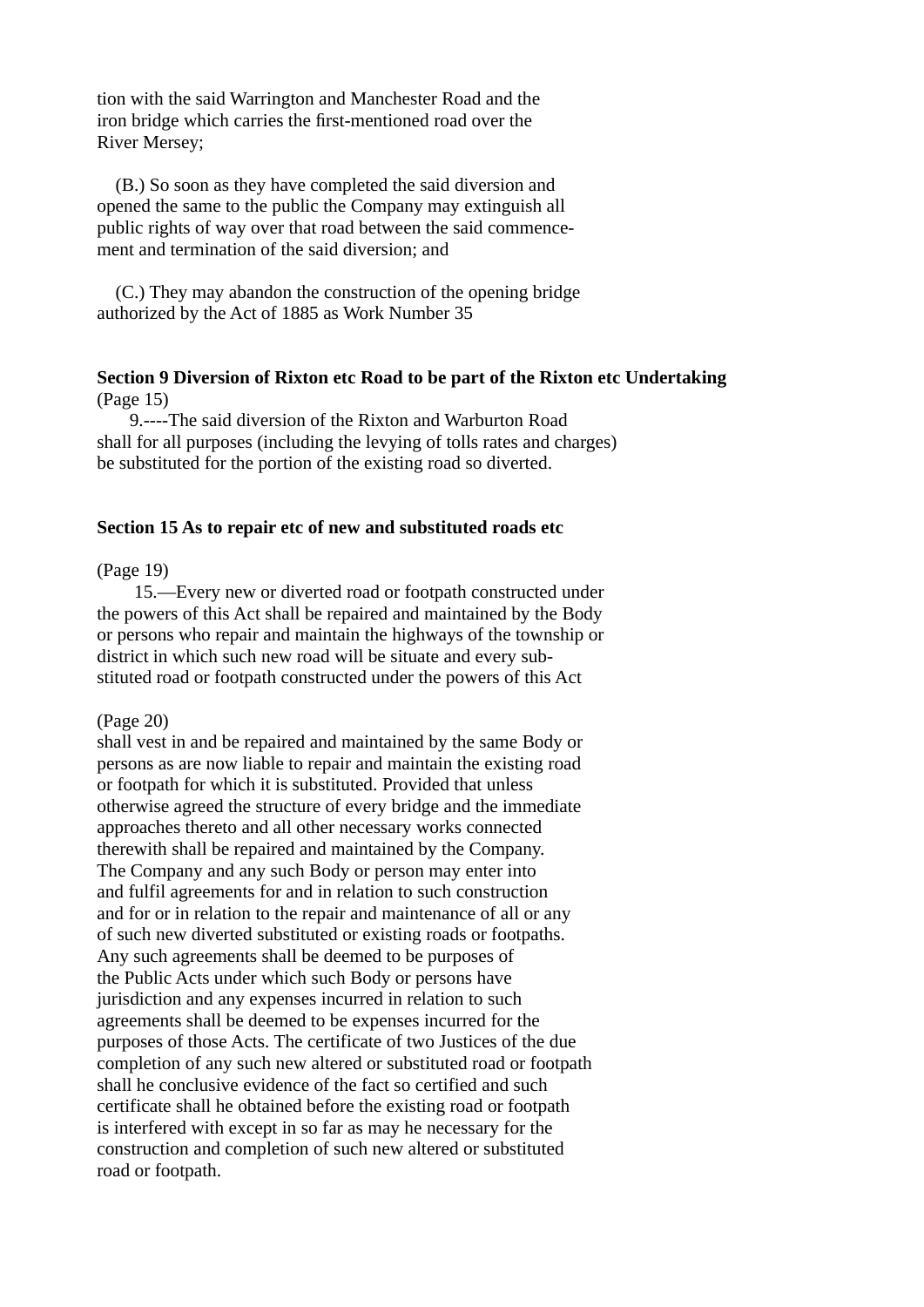#### **Section 18 As to lands already contracted for etc.**

 18.---Notwithstanding the abandonment by the Company of the said works numbered 35 36 37 38 and 39 as aforesaid the Company may retain and use for the purposes of the works authorized by this Act or for the general purposes of their Undertaking all lands already purchased under the provisions of the Act of 1885 or contracted to be purchased by the Company or in respect of which the Company have given any notice to treat or on which the Company have already entered under the provisions of the Act of 1885 for the purposes of the said works respectively

(Note. Work 35 was the lifting bridge over the canal near Warburton.)

## **Section 33 Vesting in Company the Undertaking of the Rixton and Warburton Bridge Company**

#### (Page 32)

 33.----(l.) An Agreement bearing date the second day of June one thousand eight hundred and ninety and expressed to be made between the Bridge Company of the first part the Reverend George Daniel Wray, Colin Maclver and John Parry Jones Parry of the second part and the Company of the third part as set forth in the schedule to this Act is hereby confirmed and made binding on the parties thereto From and after the passing of this Act the Undertaking of the Bridge Company as in the said Agreement defined shall vest in the Company and such vesting shall have all the like consequences and effects as a conveyance and assignment under Clause 7 of the said Agreement.

 (2.) All the unexercised powers of the Bridge Company of raising capital by the creation and issue of shares and of raising money by mortgages and Debenture Stock shall be and the same are hereby extinguished.

### (Page 33)

 (3.) The vesting shall be deemed to be an amalgamation of the Undertaking of the Bridge Company according to the true intent and meaning of Part V. (Amalgamation) of "The Railways "Clauses Act 1863" and the provisions of the said Part V. shall extend and apply thereto accordingly so far as the same are not inconsistent with or varied by the provisions in this Act and in the said Agreement contained.

### **Section 35 Winding up and dissolution of Bridge Company**

### (Page 33)

 35.----The Directors of the Bridge Company may exercise all necessary powers for winding up the affairs of the Bridge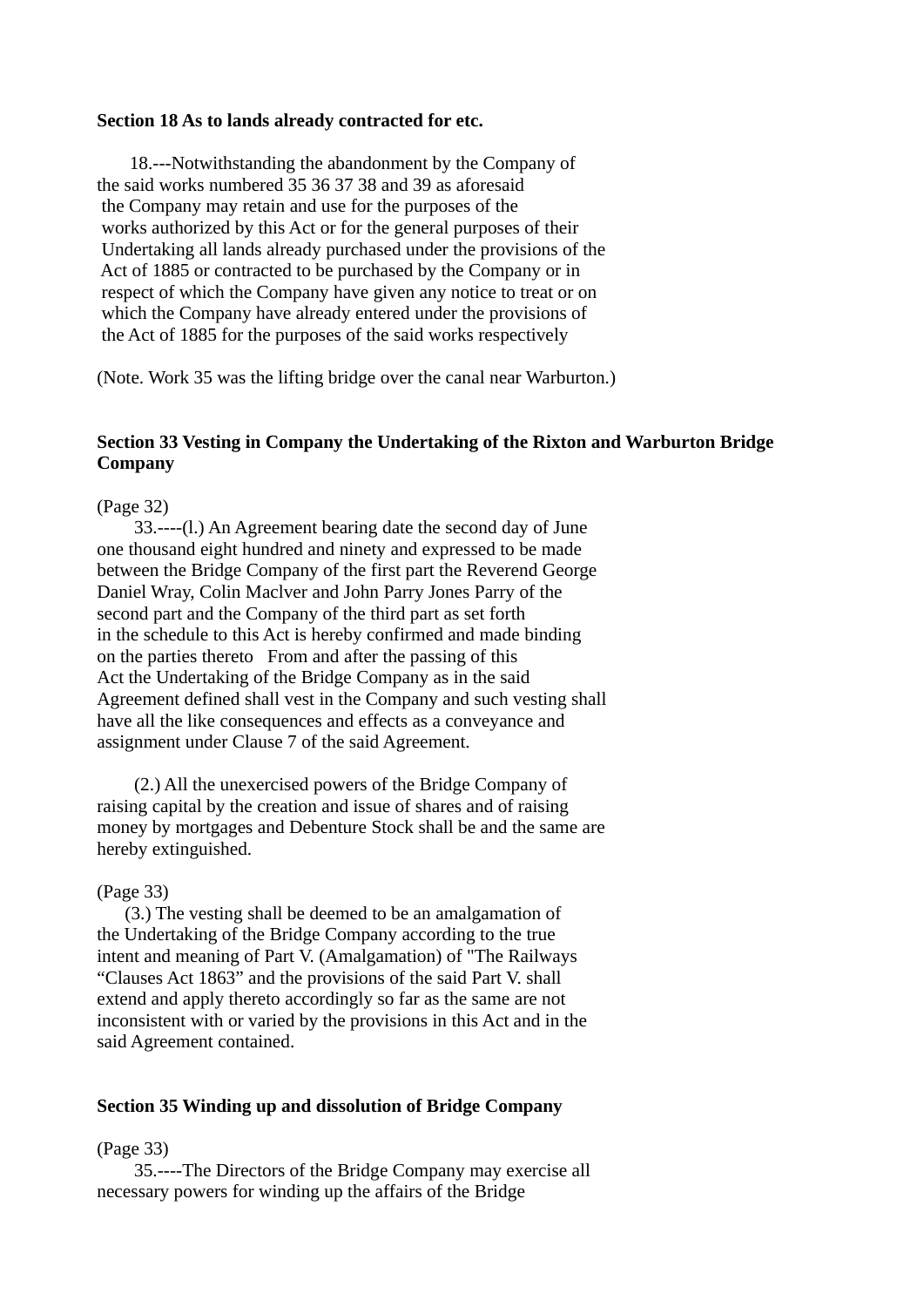Company and as soon as their affairs have been wound up and all their debts and liabilities paid or satisfied the Bridge Company shall be by virtue of this Act dissolved.

## (Page 36) **THE SCHEDULE REFERRED TO IN THE FOREGOING ACT.**

AGREEMENT made the second day of 'June one thousand eight hundred and ninety Between THE RIXTON AND WARBURTON BRIDGE COMPANY (hereinafter called "the Bridge Company") of the first part THE REVEREND GEORGE DANIEL WRAY of Halton Vicarage near Runcorn in the county of Chester Clerk in Holy Orders COLIN MACIVER of Warrington in the county of Lancaster Estate Agent and Surveyor and JOHN PARRY JONES PARRY of Thelwall Hall Thelwall in the said county of Chester Rear-Admiral in Her Majesty's Navy the executors under the last Will of James Nicholson of Thelwall Hall aforesaid Esquire of the second part. and THE MANCHESTER SHIP CANAL COMPANY (hereinafter called "the Canal Company") of the third part.

Whereas by "The Rixton and Warburton Bridge Act 1863" the Bridge Company was incorporated for the purpose of making and maintaining a bridge over the River Mersey with roads thereto in the township of Rixton in the parish of Warrington in the said county of Lancaster and in the township and parish of Warburton in the said county of Chester with a share capital of five thousand five hundred pounds divided into one thousand one hundred shares of five pounds each and with power to borrow on mortgage one thousand five hundred pounds. And whereas all the said one thousand one hundred shares were issued and have since been paid up and the Bridge Company borrowed one thousand five hundred pounds on mortgage under the powers of the said Act. And whereas the Bridge Company completed the said bridge and laid out the said roads under the powers of the said Act. And whereas by "The Rixton and Warburton Bridge Amendment Act 1867" the Bridge Company was authorized to raise by the issue of new shares of not less than five pounds each or of stock any further sum of money not exceeding four thousand pounds and also to borrow on mortgage a further sum of one thousand pounds And whereas under the powers of the said last-mentioned Act the Bridge Company issued three hundred new shares of five pounds each all of which have now been paid up but no further sum has been borrowed on mortgage. And whereas in the year one thousand eight hundred and sixtyeight the said James Nicholson obtained a Judgment in an action brought by

### (page 37)

him in Her Majesty's Court of Queen's Bench against the Bridge Company for the sum of one thousand three hundred and seventy-five pounds five shillings and threepence and four pounds for costs. And whereas all the mortgages which have been created by the Bridge Company and also the said judgment debt are now vested in the parties hereto of the second part as such executors as aforesaid and the interest on the same respectively is and has for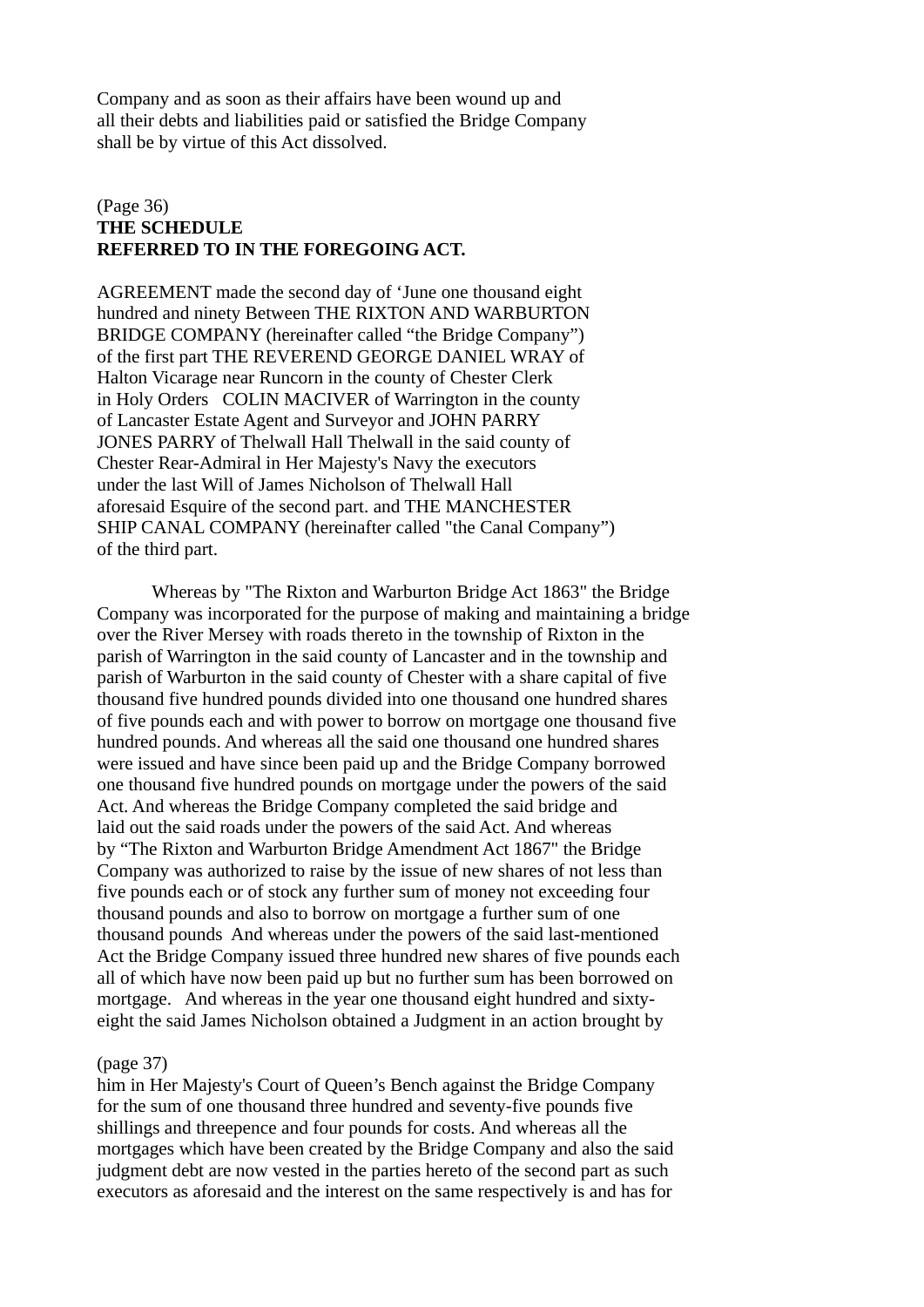some years been in arrear. And whereas no mortgages charges or debts of the Bridge Company other than the said mortgages and the said judgment debt respectively vested in the said parties hereto of the second part are known to exist and the only known liability of the Bridge Company other than the said mortgages and the said judgment debt is the obligation to maintain its Undertaking imposed by "The Rixton and Warburton Bridge Act 1863"

Now the Bridge Company and the Canal Company hereby agree with one another as follows:-—

 1.-The Bridge Company hereby agrees to transfer and the Canal Company hereby agrees to accept a transfer of the Undertaking of the Bridge Company subject to the following terms and conditions freed and discharged from all debts liabilities and obligations of the Bridge Company except as hereinafter provided. The consideration for the transfer shall be the acceptance by the Canal Company of the liability mentioned in Clause 7 hereof and the other agreements on the part of the Canal Company hereinafter contained and no purchase money shall be payable by the Canal Company to the Bridge Company.

 2.-—The undertaking of the Bridge Company in to be taken to include all the lands works rights powers privileges and easements belonging to the Bridge Company or to any person in trust for the Bridge Company or to which the Bridge Company is in anywise entitled and all bridges fences effects and things which on the day as from which the transfer is to take effect are the property of the Bridge Company and are then used by the Bridge Company for and in connection with the said bridge or roads but not including debts then due to the Bridge Company or any money then in the hands of the Bridge Company their bankers agents or servants or any tolls then due but not collected. And if any such tolls shall he received by the Canal Company the same shall be forthwith handed over to the Bridge Company.

 3.-Until the day as from which the transfer is to take effect the Bridge Company shall he entitled to carry on its business at its own expense and for its own benefit and shall he liable for and shall pay and discharge and indemnify the Canal Company against all its debts and liabilities as they stand on that day except as provided by Clause 4.

#### (Page 38)

 4.-The Bridge Company shall not after the date of this Agreement unless under some legal obligation so to do construct or make any new work or enlargement or alteration of existing works and if any new work or enlargement or alteration of existing works shall owing to any such legal obligation as aforesaid become necessary the Bridge Company will before commencing or ordering the same submit particulars of the proposed work and expenditure to the Canal Company and will observe and attend to any reasonable suggestions or objections which the Canal Company may make with reference thereto and subject to that condition being complied with the Canal Company shall pay and discharge any expense or liability which the Bridge Company may incur or be put to with regard to any such new work enlargement or alteration.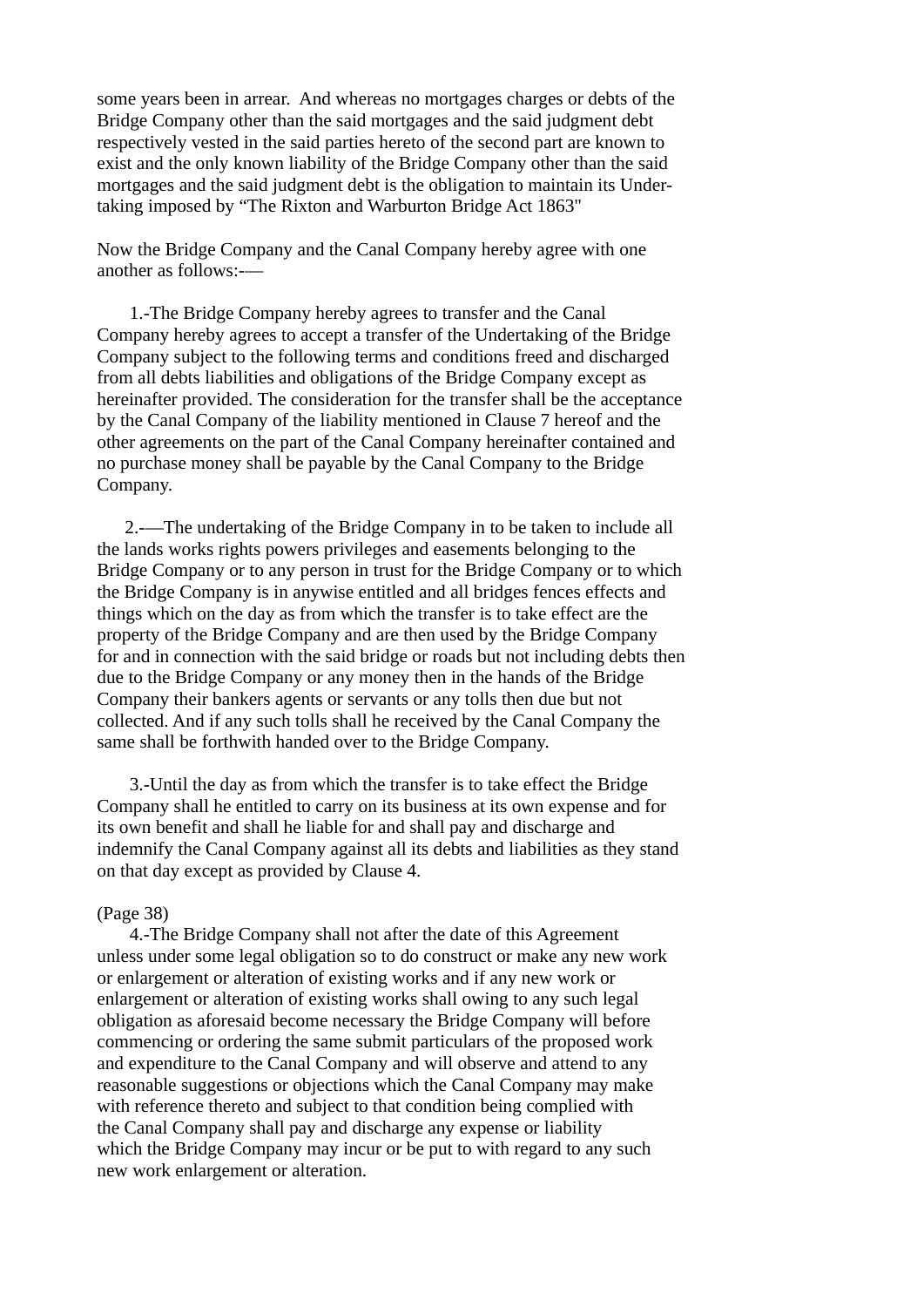5.—-The Bridge Company shall not after the date of this Agreement dispose of mortgage or charge any part of its lands or works or grant issue or create any security charging its Undertaking or any part thereof.

 6.--The transfer shall take effect as from the day of the passing of the Act or Parliament confirming or carrying into effect this Agreement. The tolls shall be received and the outgoings (except as herein otherwise provided) discharged up to that day by the Bridge Company and as from that day by the Canal Company and such tolls and outgoings shall if necessary be apportioned.

 7.-—On or as soon as may be after the day as from which the transfer is to take effect if and so far as such transfer is not effected by the said Act of Parliament the Bridge Company and all other necessary parties (if any) shall execute a proper conveyance and assignment of the said Undertaking freed and discharged as between the two Companies from all mortgage and other debts of the Bridge Company other than such as are to be assumed by the Canal Company as provided by Clause 4 and the Canal Company shall be let into possession of the said Undertaking and shall thenceforth have and may exercise all the rights privileges and powers (including the right to levy the tolls rates and charges authorized by the first recited Act) and shall assume and undertake all the duties and obligations of the Bridge Company under their said Acts or otherwise with respect to the said Undertaking.

 8.- The Canal Company shall accept such title as the Bridge Company may have to the premises agreed to be assured and shall not be entitled to the production of or to investigate such title and shall not be entitled to the production of any evidence of the regularity of the calling or holding of any meetings the passing of any resolutions the appointment or qualification of any director or other officer or otherwise in relation to the conduct of the affairs of the Bridge Company or make any objection in regard thereto.

#### (Page 39)

 9.— The Canal Company shall pay to the Bridge Company the reasonable and proper costs charges and expenses incurred by the Bridge Company in and about the negotiation for and preparation and completion of this Agreement and in relation to the carrying out thereof including the costs charges and expenses of and incidental to the preparation and execution of all instruments whatsoever which may he necessary or proper for vesting the premises agreed to be assured in the Canal Company or imposing upon the Canal Company the obligations to be undertaken by them and the reasonable and proper costs charges and expenses of convening and holding the meeting of shareholders in the Bridge Company hereinafter referred to or any other meeting which may be required by Parliament to be called and any costs charges and expenses properly and reasonably incurred in winding up the Bridge Company.

 l0.—This Agreement is made subject to confirmation by Parliament and to such alterations as Parliament may think fit to make therein and the Canal Company shall at their own expense promote a Bill in the next Session of Parliament for confirming or carrying into effect this Agreement and providing for the dissolution of the Bridge Company but if Parliament thinks fit to make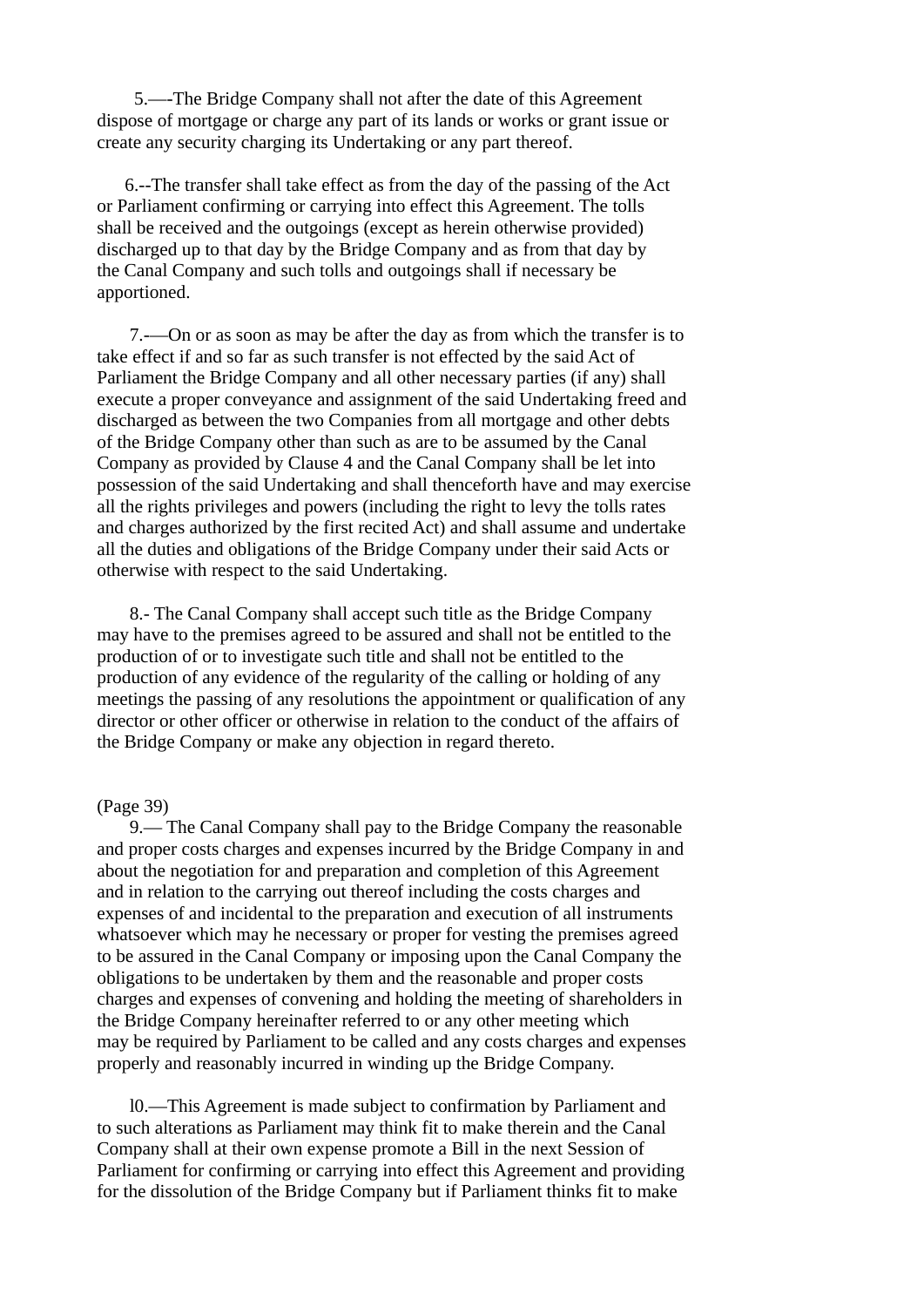any material alteration in this Agreement or as to the carrying into effect thereof it shall be competent for the Bridge Company or for the Canal Company to withdraw therefrom and in case this Agreement shall not he confirmed or provided to he carried into effect with or without alteration by Parliament within nine calendar months from the date hereof it shall be lawful for either party to withdraw therefrom.

 11.--If either party shall in accordance with the provisions of the last preceding clause hereof withdraw from this Agreement then everything contained in this Agreement shall become void and neither party shall have any claim upon the other except that in the event of a withdrawal under Clause 10 all costs charges and expenses of the Bridge Company provided to be paid by the Canal Company under Clauses 9 and 12 hereof or either of those clauses shall be paid by the Canal Company up to the date of such withdrawal.

 12.-The Canal Company shall use their best endeavours to obtain and the Bridge Company shall if and so far as required by the Canal Company render any assistance in the Bridge Company's power with a view to obtaining the confirmation by Parliament of this Agreement and the Canal Company shall bear and pay all costs charges and expenses reasonably incurred by the Bridge Company in so doing including all costs reasonably incurred in connection with the settlement of any clauses in the Canal Company's Bill affecting the Bridge Company and the costs of the Bridge Company of watching the said Bill through Parliament and (if necessary) of appearing separately before Parliamentary Committees thereon.

 13.—If any question shall arise between the Bridge Company and the Canal Company as to the intent construction effect and meaning of this

#### (Page 40)

Agreement or otherwise as to the rights or duties of either of the said Companies thereunder every such question shall unless otherwise agreed be referred to and determined by arbitration according to the provision with reference to the determination of disputes by arbitration of "The Railways Clauses Consolidation Act 1845."

 14.—-The parties hereto of the second part have joined in this Agreement to testify their approval of the proposed transfer and if this Agreement be confirmed or carried into effect by Parliament in its present form or with such alterations as Parliament may think fit to make therein the parties hereto of the second part agree that they will at the request and cost of the Canal Company concur in the conveyance hereinbefore agreed to he executed and waive all claims against the Undertaking to he transferred to the Canal Company in respect of their said mortgages and judgment respectively or otherwise but so that this Agreement and the transfer so to be made as aforesaid shall not prejudice their claims against the remaining assets of the Bridge Company.

 In witness whereof the respective parties hereto of the first and third parts have caused their respective Common Seals to be hereunto affixed and the parties hereto of the second part have hereunto set their hands and seals the day and year first before written.